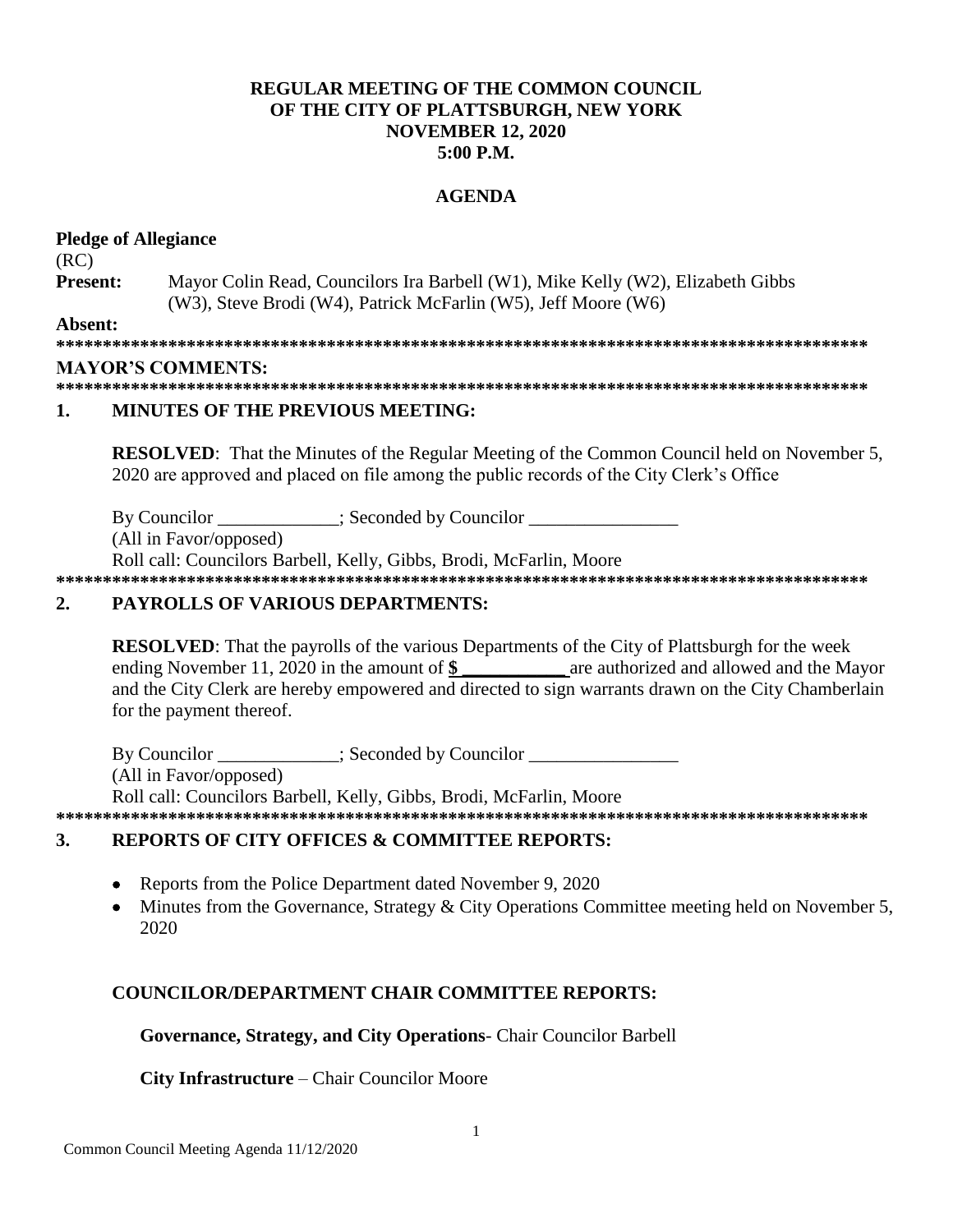**Finance and Budget –** Chair Councilor Kelly

**Public Safety** – Chair Councilor Gibbs

## **Plattsburgh Public Library** – Chair Councilor McFarlin

**MLD -** MLD Board President Councilor McFarlin

**RESOLVED**: That the reports as listed are hereby ordered received and any written reports are placed on file among the public records of the City Clerk's Office.

By Councilor \_\_\_\_\_\_\_\_\_\_\_; Seconded by Councilor \_\_\_\_\_\_\_\_\_\_\_\_\_\_\_\_\_\_\_\_\_\_\_\_\_\_\_\_\_\_\_\_ (All in Favor/opposed) Roll call: Councilors Barbell, Kelly, Gibbs, Brodi, McFarlin, Moore **\*\*\*\*\*\*\*\*\*\*\*\*\*\*\*\*\*\*\*\*\*\*\*\*\*\*\*\*\*\*\*\*\*\*\*\*\*\*\*\*\*\*\*\*\*\*\*\*\*\*\*\*\*\*\*\*\*\*\*\*\*\*\*\*\*\*\*\*\*\*\*\*\*\*\*\*\*\*\*\*\*\*\*\*\*\*\***

### **4. CORRESPONDENCE OR RECOMMENDATIONS FROM BOARDS: None**

**\*\*\*\*\*\*\*\*\*\*\*\*\*\*\*\*\*\*\*\*\*\*\*\*\*\*\*\*\*\*\*\*\*\*\*\*\*\*\*\*\*\*\*\*\*\*\*\*\*\*\*\*\*\*\*\*\*\*\*\*\*\*\*\*\*\*\*\*\*\*\*\*\*\*\*\*\*\*\*\*\*\*\*\*\*\*\***

### **5. AUDIT OF CLAIMS:**

**RESOLVED**: That the bills Audited by the Common Council for the week ending November 13, 2020 in the amount of \$ **\_\_\_\_\_\_\_\_\_\_\_** are authorized and allowed and the Mayor and City Clerk are hereby authorized and directed to sign warrants drawn on the City Chamberlain for the payment thereof.

By Councilor  $\qquad \qquad :$  Seconded by Councilor

(All in Favor/opposed)

Roll call: Councilors Barbell, Kelly, Gibbs, Brodi, McFarlin, Moore

**\*\*\*\*\*\*\*\*\*\*\*\*\*\*\*\*\*\*\*\*\*\*\*\*\*\*\*\*\*\*\*\*\*\*\*\*\*\*\*\*\*\*\*\*\*\*\*\*\*\*\*\*\*\*\*\*\*\*\*\*\*\*\*\*\*\*\*\*\*\*\*\*\*\*\*\*\*\*\*\*\*\*\*\*\*\*\***

\_\_\_\_\_\_\_\_\_\_\_\_\_\_\_\_\_\_\_\_\_\_\_\_\_\_\_\_\_\_\_\_\_\_\_\_\_\_\_\_\_\_\_\_\_\_\_\_\_\_\_\_\_\_\_\_\_\_\_\_\_\_\_\_\_\_\_\_\_\_\_\_\_\_\_\_\_\_\_\_\_\_\_\_

\_\_\_\_\_\_\_\_\_\_\_\_\_\_\_\_\_\_\_\_\_\_\_\_\_\_\_\_\_\_\_\_\_\_\_\_\_\_\_\_\_\_\_\_\_\_\_\_\_\_\_\_\_\_\_\_\_\_\_\_\_\_\_\_\_\_\_\_\_\_\_\_\_\_\_\_\_\_\_\_\_\_\_\_

## **6. PERSONS ADDRESSING COUNCIL ON AGENDA ITEMS ONLY:**

#### **\*\*\*\*\*\*\*\*\*\*\*\*\*\*\*\*\*\*\*\*\*\*\*\*\*\*\*\*\*\*\*\*\*\*\*\*\*\*\*\*\*\*\*\*\*\*\*\*\*\*\*\*\*\*\*\*\*\*\*\*\*\*\*\*\*\*\*\*\*\*\*\*\*\*\*\*\*\*\*\*\*\*\*\*\*\*\***

### **7. OTHER ITEMS:**

### **Motion to remove item 7A from the Table**

By Councilor  $\qquad \qquad :$  Seconded by Councilor

Roll call: Councilors Barbell, Kelly, Gibbs, Brodi, McFarlin, Moore

**A. ADOPTION OF LOCAL LAW P-5 OF 2020:** A local law amending and replacing in its entirety Chapter 116 "Alarm Systems" as set forth in City Code of the City of Plattsburgh.

This Local Law shall take effect immediately upon approval by the Mayor and filing with the New York Secretary of State. The entire text of which has been distributed to and read by the members of the Common Council, is hereby enacted without the reading thereof and a copy of said local law is made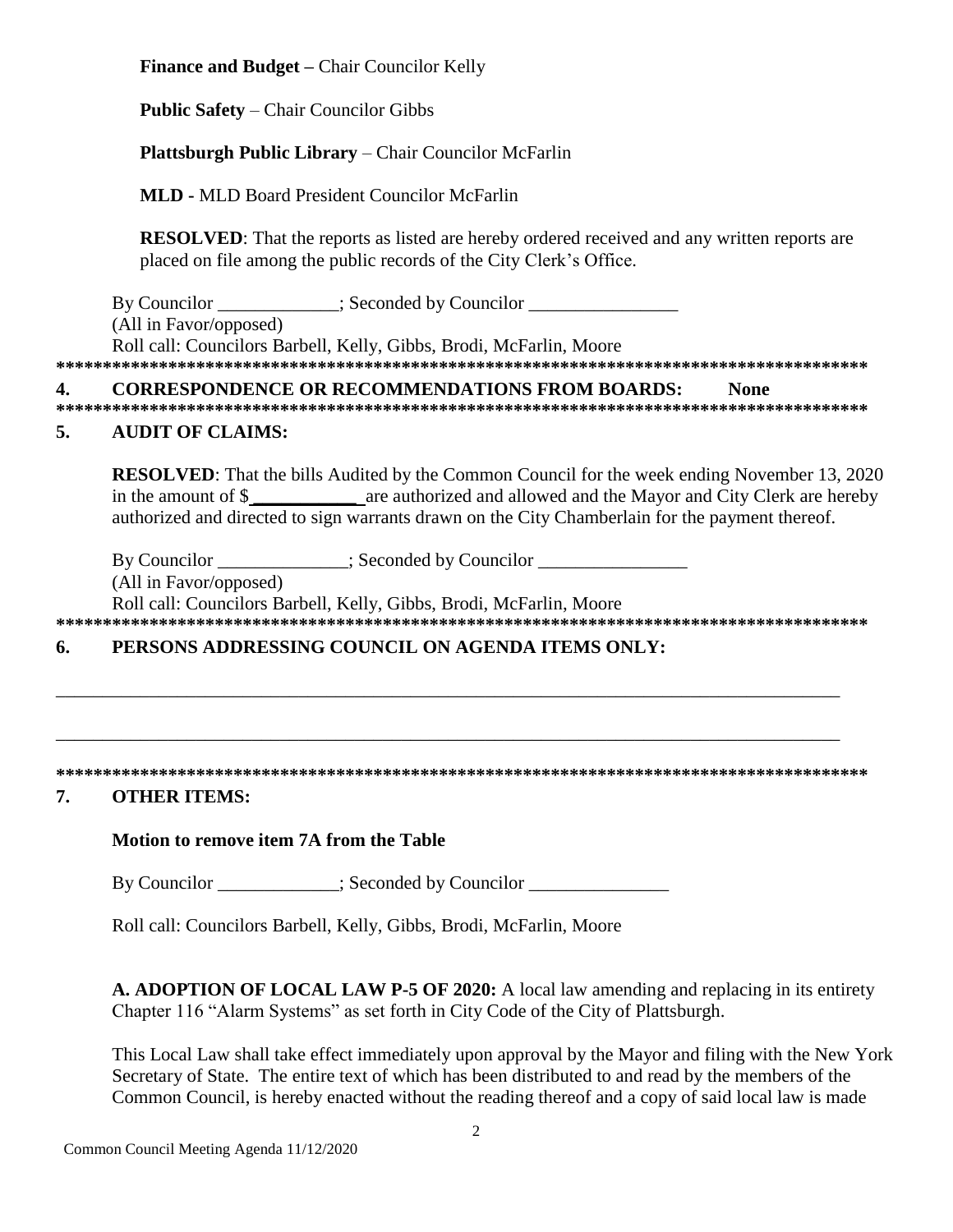part of the minutes of this meeting.

Discussion:

Roll call: Councilors Barbell, Kelly, Gibbs, Brodi, McFarlin, Moore

| <b>ACTION TAKEN:</b> Adopted            |  | Defeated | Withdrawn | Tabled |  |  |  |  |  |
|-----------------------------------------|--|----------|-----------|--------|--|--|--|--|--|
| Follow up Action:                       |  |          |           |        |  |  |  |  |  |
|                                         |  |          |           |        |  |  |  |  |  |
| Motion to remove item 7B from the Table |  |          |           |        |  |  |  |  |  |

By Councilor \_\_\_\_\_\_\_\_\_\_\_\_; Seconded by Councilor

Roll call: Councilors Barbell, Kelly, Gibbs, Brodi, McFarlin, Moore

**B. RESOLVED:** In accordance with the request therefore the Common Council accepts and authorizes the property owner to enter into a contract with the lowest priced, qualified selected bid for "Downtown" Grant Program – 33 Bridge Street Apartment Renovations" for renovation work related to the 33 Bridge Street project pursuant to the Downtown Grant Program Administrative Plan.

Discussion:

Roll call: Councilors Barbell, Kelly, Gibbs, Brodi, McFarlin, Moore

| <b>ACTION TAKEN:</b> Adopted | Defeated | Withdrawn | Tabled |  |
|------------------------------|----------|-----------|--------|--|
| Follow up Action:            |          |           |        |  |
|                              |          |           |        |  |

**C. RESOLVED:** In accordance with the request therefore the Common Council approves that the Mayor is authorized to sign a professional services agreement between the City of Plattsburgh and KAS, Inc. in the amount of \$2,684 for on-site screening of petroleum impacted soil and volatile organic compounds discovered during excavation work for the new sewer main in the Betty Little Arts Park, collection and laboratory testing of impacted soil samples, transport of impacted soil to Franklin County Landfill, and preparation of a report to be submitted to NYSDEC. The City will be billed separately by Franklin County Landfill for disposal of all impacted soil. The cost of these services shall be paid through the DRI's Streetscape Improvements and Waterfront Access grant award.

Discussion:

Roll call: Councilors Barbell, Kelly, Gibbs, Brodi, McFarlin, Moore

**ACTION TAKEN:** Adopted \_\_\_\_\_ Defeated \_\_\_\_\_\_ Withdrawn \_\_\_\_\_ Tabled \_\_\_\_\_ Follow up Action:

**D. RESOLVED:** In accordance with the request therefore the Common Council approves that the Mayor is authorized to sign a second amendment to the City's DRI Streetscape and Riverfront Access project contract with Saratoga Associates to reallocate budgeted fees within that contract from Task 10: NYS DOS Review and Revision and Task 14: Construction Inspection to Task 13: Preparation of Bid